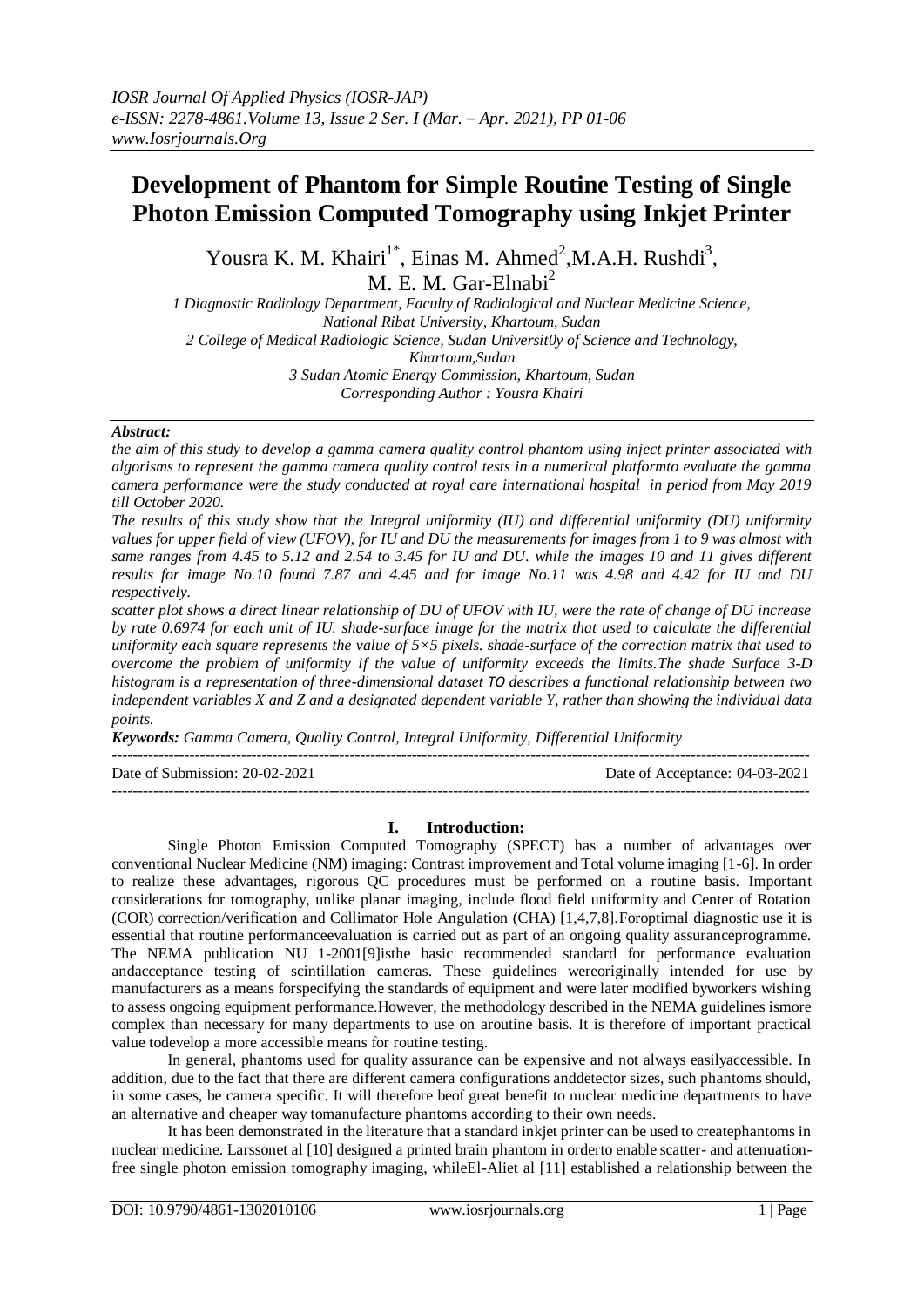voxel grey levels and their equivalentactivity on paper sheets. The use of printed phantoms for quality assurance purposes was,however, not investigated in these articles.

In this study we aimed to use of a standard inkjet printer to produce radioactive phantomsthat can be used for routine quality control of gamma cameras. The purpose of this studywas to evaluate the printed radioactive phantoms and demonstrate their use by determiningthe uniformity of the camera.

# **II. Methodology:**

The study were conducted at Royal Care International Hospital, using a gamma camera Model: Nucline Spirit, SN: DH-004167-V andMON.TEK<sup>99</sup>Mo/<sup>99m</sup>Tc generator contains fission Molibdenium-99 (<sup>99</sup>Mo) adsorbed by aluminum oxide  $(Al_2O_3)$  in a glass column. Technetium-99m ( $^{99m}$ Tc) formed by the decay of  $^{99}$ Mo, is a radiactive isotope having a half life of 6.007 hours. After eluting by 0.9% NACl solution,  $^{99m}$ Tc Sodium Pertechnetate solution which is isotonic, colourless, clear, sterile, non-pyrogenic and suitable for I.V. injection is obtained. (<sup>99m</sup>Tc) Sodium Pertechnetate solution can be administrated to the patients directly as a diagnostic agent or for labeling the kits

**Inkjet printer:** HP DeskJet 2130 All-in-One Inkjet Printer, 63 Setup Black Ink Cartridge (~135 Pages), 63 Setup Tri-Color Ink Cartridge (~100 Pages), Power Cord.

**method of data collection:** using 50 mCi of the Tc99m was withdrawn and it was in 0.2 ml in volume, the TC-99m was then mixed with 2 ml black ink and then added to the cartridge of an inkjet printer and we used the MS word software to create a black image that will be representative of the radioactive distribution required the black image ,it was printed on a A4 (80 gm/) paper it was placed inside a plastic sheet to prevent any possible contamination and placed on top of the gamma camera table facing the Central Field of View (CFOV) and image was acquired using  $512 \times 512$  matrix size, the image contain on million counts and this image demonstrate the extrinsic uniformity of Nucline Sprit camera (hangarian) fitted with a low energy all purpose (LEAP) collimator.

**Uniformity of print flood sources:** eleven radioactive flood sources  $(21 \times 29.7 \text{ cm})$  will print. Approximately 740 MBq<sup>39m</sup>Tc will deposit onto each paper sheet. Each source inside its plastic sheet will place directly on the camera detector and the image of count of 10 000 counts wasobtained. The integral (IU) and differential uniformities (DU) was calculating according to NEMA specifications (NEMA 2001) IU and DU was calculate for the central field of view (CFOV). A collimated with NaI (Tl) crystal scintillation detector which is connected to a multi-channel analyzer (MCA) system was used to obtain a series of counts from the uniform phantom. The crystals shielded with thick lead platform to which the flood source will be placed on . The holes in the centre of the lead allow for gamma rays from the print flood source to be detect. A region of interest (ROI) representing a 15% energy window to include the 140 keV 99mTc photo peak will select on the spectra obtain from the MCA. The MCA was set to acquire 10 000 counts in the select ROI and the acquisition time will note. The count rate will calculate. For each phantom different reading space equally across the area of the phantom will obtain in the central field of view. The count rates will decay correct and an IU value calculate. No filtering will apply to the data before calculating the IU value.

**method of data analysis:** The developed Q.C software complements cameras specific manufacture software by providing an independent processing platform regardless the type of camera. The software must be based on NEMA recommendation regarding processing and analysis of the data (9), Our independent software for analysis of the gamma camera quality control image was basically designed according to the equations and parameter recommended by The NEMA Standards Publication NU 1-2007 which described how to perform process and report QC tests for gamma and SPECT cameras and run in IDL (Interactive Data Language for windows integrated development environment version 6.1) it is capable for calculating extrinsic integral and differential uniformity. The program is aimed to make the processing of Q.C data simple, easy and independent on manufacture.

| (UFOV)<br><b>UFOV</b> |         |           |  |
|-----------------------|---------|-----------|--|
|                       |         |           |  |
|                       | 4.892   | 3.4567700 |  |
| 2                     | 5.10345 | 3.5456700 |  |
| 3                     | 4.45634 | 2.5467340 |  |
| 4                     | 4.67847 | 2.825346  |  |
| 5                     | 4.89746 | 3.1285675 |  |

**III. Results:**

**Table 1.** the Integral uniformity (IU) and differential uniformity (DU) uniformity values for upper field of view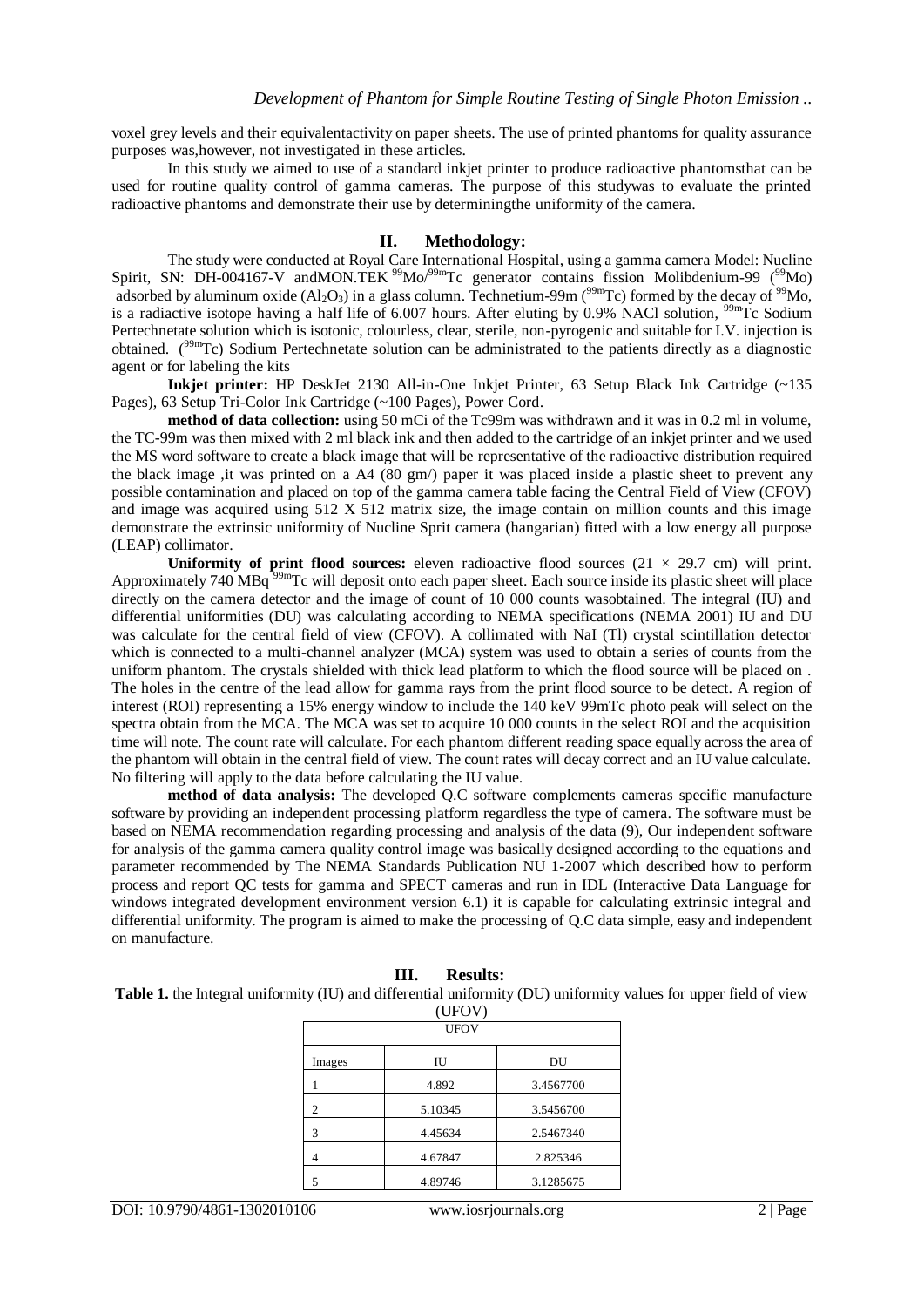| 6  | 5.08754  | 3.234865 |
|----|----------|----------|
|    | 4.67543  | 2.789345 |
| 8  | 5.067543 | 3.276543 |
| 9  | 5.127654 | 2.894563 |
| 10 | 7.87656  | 4.986543 |
|    | 6.452348 | 4.427854 |

*Development of Phantom for Simple Routine Testing of Single Photon Emission ..*



Figure 1. scatter plot show a direct linear relationship of DU of UFOV with IU



Figure 2. a gamma camera image for phantom that generated by ink jet printer for uniformity test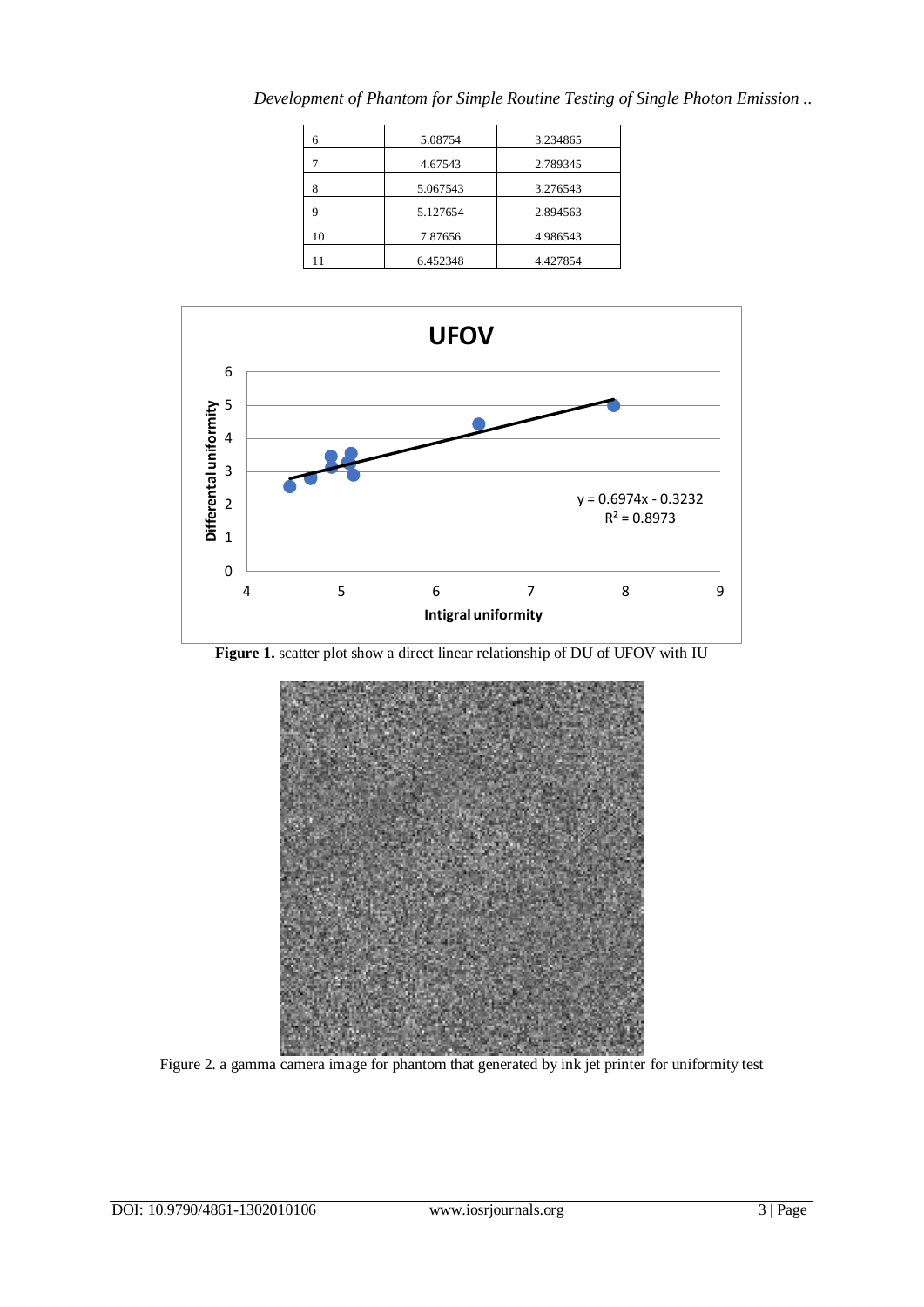*Development of Phantom for Simple Routine Testing of Single Photon Emission ..*



Figure 3. shade-surface image for the matrix that used to calculate the differential uniformity each square represents the value of 5×5 pixels.



Figure 4. shade-surface of the correction matrix that used to overcome the problem of uniformity if the value of uniformity exceeds the limits.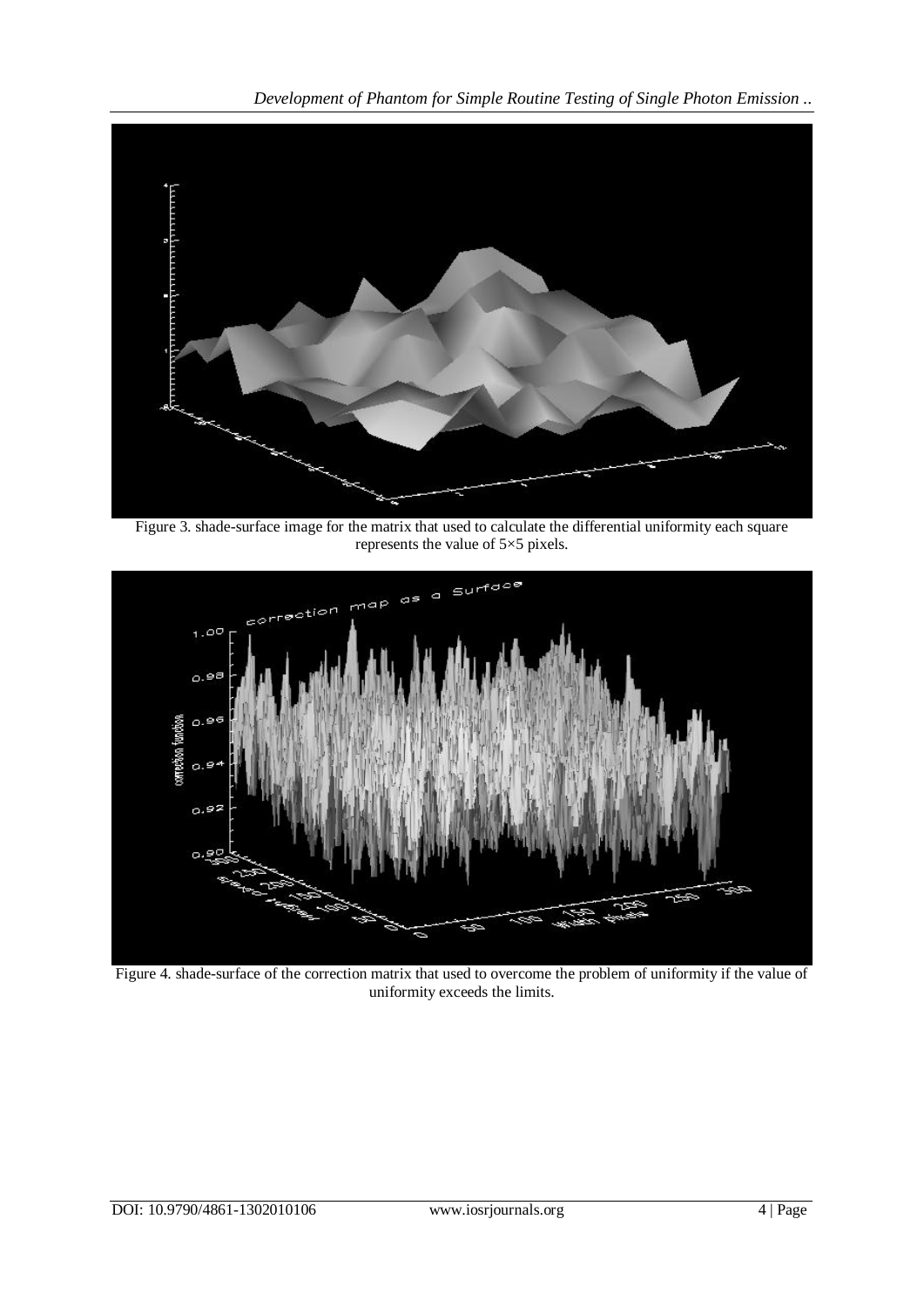

Figure 5. shade **Surface for the uniformity image that generated by** ink jet printer after applying correction map.

# **IV. Discussions:**

A gamma camera quality control phantom using inject printer with associated algorisms and the results presented as tables and figures. Table 1. show the Integral uniformity (IU) and differential uniformity (DU) uniformity values for upper field of view (UFOV), for IU and DU the measurements for images from 1 to 9 was almost same ranges from 4.45 to 5.12 and 2.54 to 3.45 for IU and DU while the images 10 and 11 gives different results for image no 10 7.87 and 4.45 and for image 11 was 4.98 and 4.42 for IU and DU respectively.

scatter plot shows a direct linear relationship of DU of UFOV with IU, were the rate of change of DU increase by rate 0.6974 for each unit of IU. Fig 2. Show gamma camera image for phantom that generated by ink jet printer for uniformity test, were the images show the distribution of solution of the radioactive material TC-99m with ink jet printer. Figure 3. shade-surface image for the matrix that used to calculate the differential uniformity each square represents the value of  $5\times5$  pixels. shade-surface of the correction matrix that used to overcome the problem of uniformity if the value of uniformity exceeds the limits as shown in figure 4. Figure 5. shade Surface for the uniformity image that generatedbyink jet printer after applying correction map.The shade Surface 3-D histogram is a representation of three-dimensional dataset. It describes a functional relationship between two independent variables X and Z and a designated dependent variable Y, rather than showing the individual data points. It is a companion plot of the contour plot. It is similar to the wireframe plot, but each face of the wireframe is a filled polygon. This helps to create the topology of the surface which is being visualized.

### **V. Conclusion:**

A gamma camera quality control phantom using inject printer with associated algorisms were the study conducted at royal care international hospital. scatter plot shows a direct linear relationship of DU of UFOV with IU, were the rate of change of DU increase by rate 0.6974 for each unit of IU. The gamma camera image for phantom that generated by ink jet printer for uniformity test, were the images show the distribution of solution of the radioactive material TC-99m with ink jet printer. And shade-surface image for the matrix that used to calculate the differential uniformity each square represents the value of  $5\times 5$  pixels. shade-surface of the correction matrix that used to overcome the problem of uniformity if the value of uniformity exceeds the limits. And shade Surface for the uniformity image that generatedbyink jet printer after applying correction map.The shade Surface 3-D histogram is a representation of three-dimensional dataset TO describes a functional relationship between two independent variables X and Z and a designated dependent variable Y, rather than showing the individual data points

#### **References:**

- [1]. Malmin RE, Stanley PC, Guth WR. Collimator Angulation Error and Its Effect on SPECT. J Nucl Med 1990; 31:655-659.
- [2]. Busemann-Sokole E. Measurement of Collimator Hole Angulation and camera head tilt for Slant and Parallel Hole collimators used in SPECT. J Nucl Med 1987; 28:1592-1598.